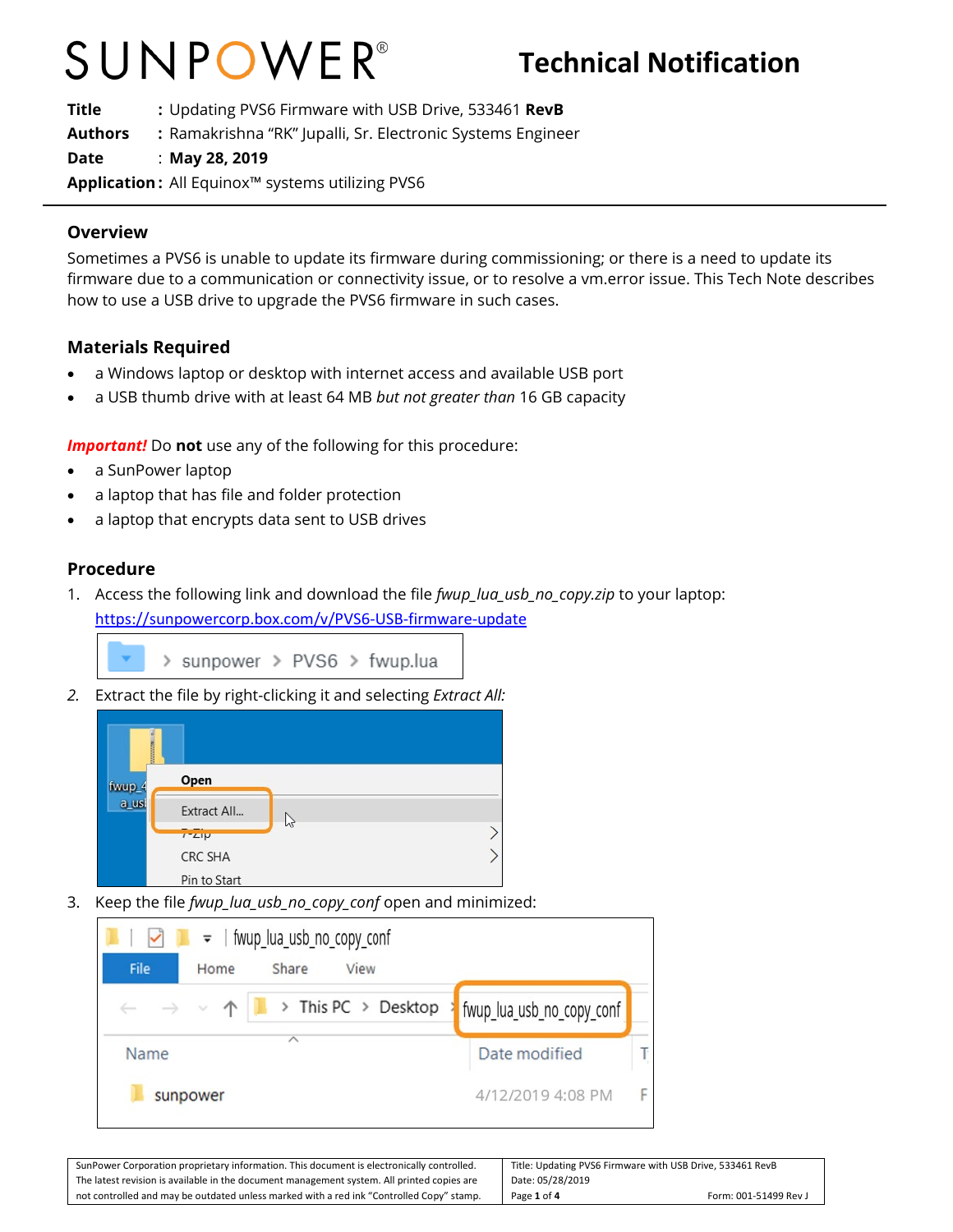## SUNPOWER®

### **Technical Notification**

- 4. Insert the USB drive into the laptop.
- 5. Navigate to *My Computer* (or *This PC*)*,* right-click the USB drive and select *Format*:

| Drive Tools<br>This PC<br>Manage<br>View<br>nputer |                                            |               |
|----------------------------------------------------|--------------------------------------------|---------------|
| $\blacktriangleright$ This PC                      |                                            |               |
| drives (2)                                         |                                            |               |
| OSDisk (C:)<br>Þ                                   | USB20FD (D:)                               |               |
| 358 GB free of 475 GB                              | 14.4 GB free of 14.4 GB<br>Open            |               |
| $ations (3)$                                       | Open in new window                         |               |
|                                                    | Pin to Quick access                        |               |
|                                                    | Turn on BitLocker                          |               |
|                                                    | McAfee File and Removable Media Protection | $\rightarrow$ |
|                                                    | Give access to                             | ⋋             |
|                                                    | SVN Checkout                               |               |
|                                                    | TortoiseSVN                                |               |
|                                                    | Open as Portable Device                    |               |
|                                                    | Scan for threats                           |               |
|                                                    | 7-Zip                                      |               |
|                                                    | <b>CRC SHA</b>                             |               |
|                                                    | Combine files in Acrobat                   |               |
|                                                    | Include in library                         |               |
|                                                    | Pin to Start                               |               |
|                                                    | Format                                     |               |
|                                                    | Fiert                                      | L)            |
|                                                    | $\sim$                                     |               |

6. If the **File system** field is *FAT32* then click **Close**; if it is any other, select *FAT32* and then click **Start**:

| Folders (7) |                                |                         |
|-------------|--------------------------------|-------------------------|
|             |                                |                         |
|             | Devices and drives (2)         |                         |
|             | OSDisk (C:)                    | <b>USB20FD (D:)</b>     |
|             | 358 GB free of 475 GB          | 14.4 GB free of 14.4 GB |
| Network lod | Format USB20FD (D:)            | $\times$                |
|             | Capacity:                      |                         |
|             | 14.4 GB                        |                         |
|             | File system                    |                         |
|             | FAT32 (Default)                |                         |
|             | <b>NTFS</b><br>FAT32 (Default) |                         |
|             | exFAT                          |                         |
|             | Restore device defaults        |                         |
|             | Volume label                   |                         |
|             | USB20FD                        |                         |
|             | Format options                 |                         |
|             | Quick Format                   |                         |
|             | Start                          | Close                   |

| SunPower Corporation proprietary information. This document is electronically controlled.  | Title: Updating PVS6 Firmware with USB Drive, 533461 RevB |                       |
|--------------------------------------------------------------------------------------------|-----------------------------------------------------------|-----------------------|
| The latest revision is available in the document management system. All printed copies are | Date: 05/28/2019                                          |                       |
| not controlled and may be outdated unless marked with a red ink "Controlled Copy" stamp.   | Page 2 of 4                                               | Form: 001-51499 Rev J |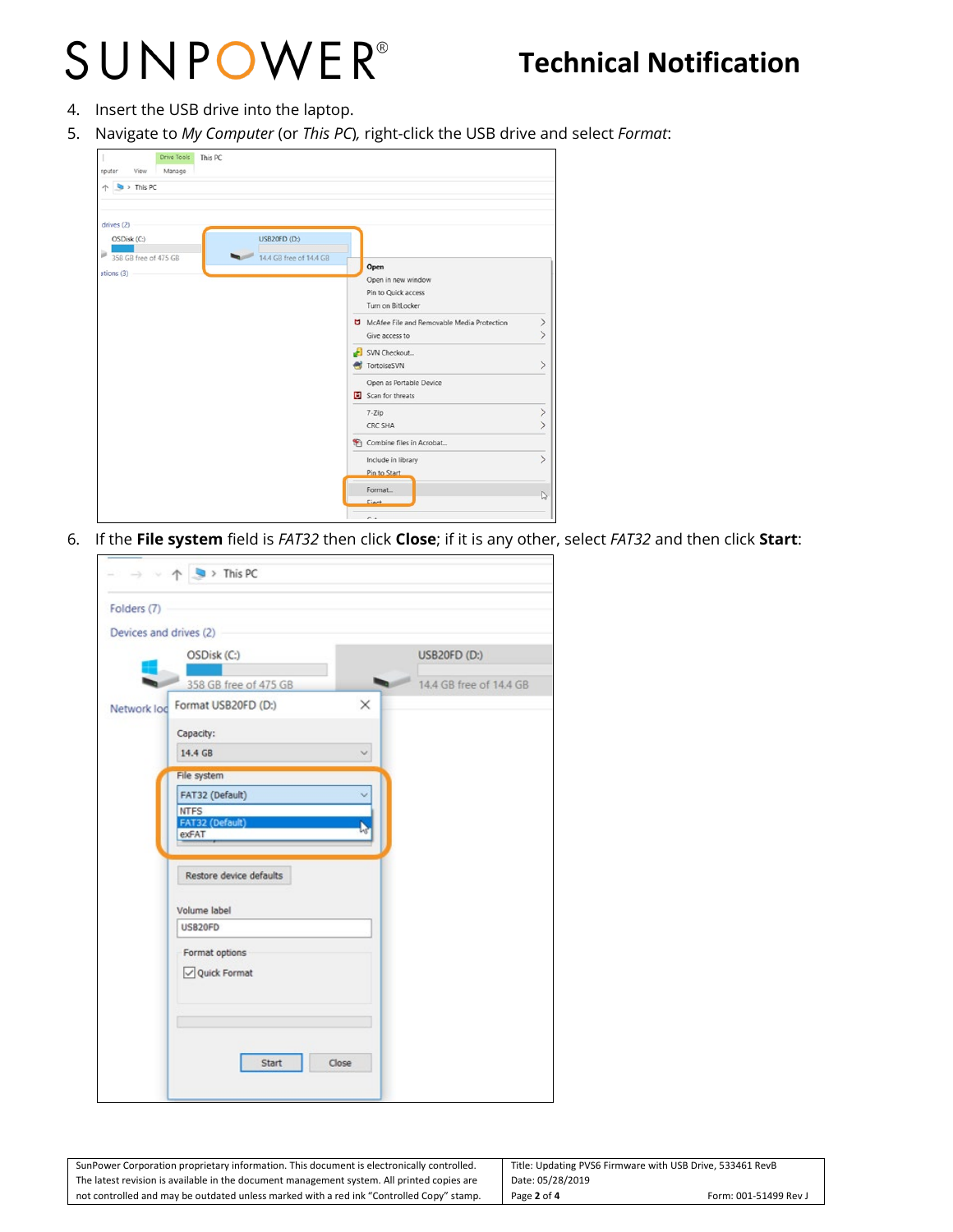# SUNPOWER®

### **Technical Notification**

- 7. If a warning message appears, click **OK.**
- 8. When **Format Complete** appears click **OK**, and then then click **Close.**
- 9. Close *My Computer* (or *This PC*) by clicking the X at the top right corner of the screen.
- 10. Open the *fwup\_lua\_usb\_no\_copy\_\_conf* folder.
- 11. Right-click the **sunpower** folder, select *Send to* and then select the USB drive that you inserted previously:

| Name                                                                                                                                                                                                                                                                                                                       | Date modified     | Type              | Size                                                                                                                                                                                       |    |
|----------------------------------------------------------------------------------------------------------------------------------------------------------------------------------------------------------------------------------------------------------------------------------------------------------------------------|-------------------|-------------------|--------------------------------------------------------------------------------------------------------------------------------------------------------------------------------------------|----|
| sunpower                                                                                                                                                                                                                                                                                                                   | 2/21/2019 5:04 PM | File folder       |                                                                                                                                                                                            |    |
| Open<br>Open in new window<br>Pin to Quick access<br>$7 - Zip$<br>CRC SHA<br>Move to Dropbox<br>Give access to<br>SVN Checkout<br><b>TortoiseSVN</b><br>Restore previous versions<br>Scan for threats<br>Combine files in Acrobat<br>۳<br>Include in library<br>McAfee File and Removable Media Protection<br>Pin to Start |                   | ><br>⋋<br>↘<br>↗  |                                                                                                                                                                                            |    |
| Send to<br>eue<br>Copy<br>Create shortcut<br>Delete<br>Rename<br>Properties                                                                                                                                                                                                                                                |                   | $\,>\,$<br>8<br>周 | Bluetooth device<br>Compressed (zipped) folder<br>Desktop (create shortcut)<br>Documents<br>Fax recipient<br>Mail recinient<br>$\cup$ USB20FD (D:)<br>Departments Alsun owercorp.com) (G:) | r, |

The files in the folder are then copied to the USB drive.

- 12. Close the *fwup\_lua\_usb\_no\_copy\_conf* folder and remove the USB drive from the laptop.
- 13. If during commissioning you observe that the PVS6 firmware update has failed, plug the USB drive into any USB port on the PVS6.

*Important!* Ensure that you observe the LED on the front of the PVS6 *during this process* so that you don't miss any color changes that may occur!

| SunPower Corporation proprietary information. This document is electronically controlled.  | Title: Updating PVS6 Firmware with USB Drive, 533461 RevB |                       |
|--------------------------------------------------------------------------------------------|-----------------------------------------------------------|-----------------------|
| The latest revision is available in the document management system. All printed copies are | Date: 05/28/2019                                          |                       |
| not controlled and may be outdated unless marked with a red ink "Controlled Copy" stamp.   | Page 3 of 4                                               | Form: 001-51499 Rev J |